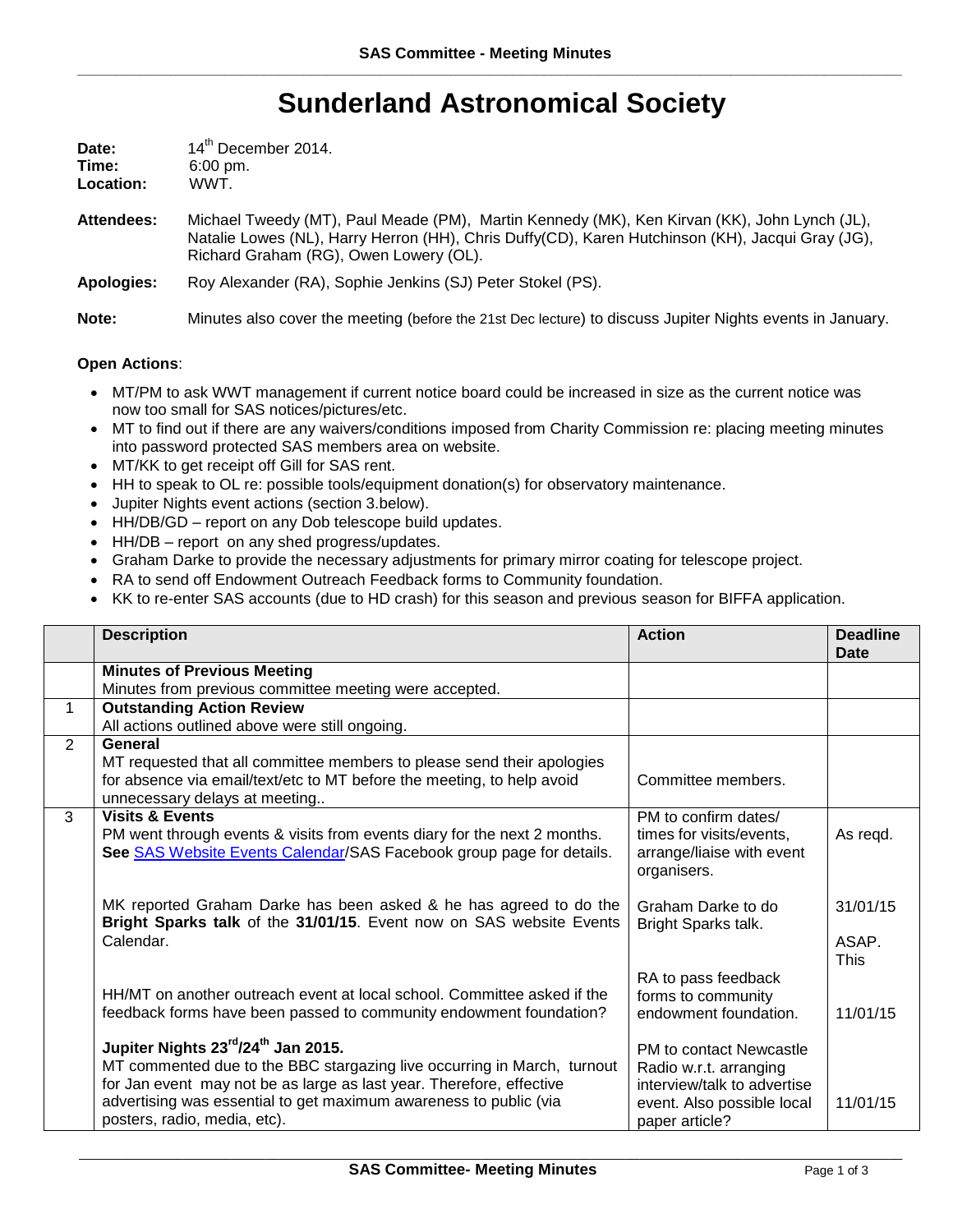|   | <b>Description</b>                                                                                                                                                                                                                                                                                                                                                                                                                                                                                                                                                                                             | <b>Action</b>                                                                                                                                | <b>Deadline</b><br><b>Date</b> |
|---|----------------------------------------------------------------------------------------------------------------------------------------------------------------------------------------------------------------------------------------------------------------------------------------------------------------------------------------------------------------------------------------------------------------------------------------------------------------------------------------------------------------------------------------------------------------------------------------------------------------|----------------------------------------------------------------------------------------------------------------------------------------------|--------------------------------|
|   | After discussions, KK agreed to contact 'Grovers' astro vendor and invite<br>to events on the 23/24 Jan.                                                                                                                                                                                                                                                                                                                                                                                                                                                                                                       | KK to contact "Grovers"<br>and invite to event.                                                                                              | 11/01/15                       |
|   | After discussions, it was decided to contact POCs from other astronomical<br>societies (NAS, DAS, CDAS, NASTRO, etc) & invite to the Jupiter nights<br>events on the 23/24 January.                                                                                                                                                                                                                                                                                                                                                                                                                            | MT/MK contact other AS<br>POCs.                                                                                                              | 11/01/15                       |
|   | Committee also discussed the possibilities of setting up a joint event with<br>other local astronomical societies. To Be discussed further at next<br>meeting(s)                                                                                                                                                                                                                                                                                                                                                                                                                                               |                                                                                                                                              |                                |
|   | Craft Area - NL states that her mum would not be doing the craft area this<br>year, due to other.<br>NL volunteered her services to support astro craft area & also asked for<br>support where possible from committee and SAS membership.<br>JG also volunteered to help. Any other volunteers please contact NL,<br>Posters to Advertise event - HH/MK suggested re-using previous posters<br>from previous Jupiter Nights events with some alterations for dates, etc.                                                                                                                                      | NL to<br>organise/liaise/manage<br>craft area with SAS<br>support.<br>MK to prepare poster.<br>MT/MK print of some<br>large/smaller formats. | As regd.<br><b>ASAP</b>        |
|   | Locations-on site. MT to contact WWT management for meeting to discuss<br>logistics for event.                                                                                                                                                                                                                                                                                                                                                                                                                                                                                                                 | Meeting on 07/01/15 with<br>WWT management &<br>MT, PM, MK                                                                                   | 07/01/15                       |
|   | Talks - MK commented that astro talks had been set up for the Fri 23rd &<br>Sat 24th January. Talk Times. details TBC.<br>23rd - Talk1: "Intro to Astronomy/Stargazing" - Either Dave Newton or Roy Alexander;<br>$\bullet$<br>23rd - Talk 2: "Astronomy From the Suburbs" - Graham Darke.<br>23rd - Talk 3: "Your First Telescope", Talk or a Q&A session - Michael Tweedy.<br>24th - Talk 1: "Intro to Astronomy/Stargazing" - Either Dave Newton or Roy Alexander;<br>24th - Talk 2: "Astronomy From the Suburbs" - Graham Darke.<br>24th - Talk 3: "Your First Telescope", Talk + Q&A - Dr Jurgen Schmoll. | MK to confirm talks with<br>speakers.                                                                                                        |                                |
|   | Contingency plans (Poor weather) - Restrict observing areas with cover<br>(for e.g. Veranda) and possibly more talks? Mentioned if NL could have her<br>Jupiter talk on standby, if/when required.                                                                                                                                                                                                                                                                                                                                                                                                             |                                                                                                                                              |                                |
|   | Nissan Events - MK - Gary Collins (NSLC) replied to enquiries that at the<br>moment he had no plans to do any Nissan Astro-related events in 2015.<br>Committee decided to review in March.                                                                                                                                                                                                                                                                                                                                                                                                                    | MK to make enquiries<br>with GC in March.                                                                                                    | March<br>2015                  |
|   | Stargazing Live Support Event, proposed dates . 2 days (capitalise on<br>BBC shows public awareness, etc). Possibly Friday the 20th and<br>Saturday, 21st March 2015. JL proposed this be raised at the next<br>committee meetings.                                                                                                                                                                                                                                                                                                                                                                            | Committee to confirm<br>dates and inform WWT<br>management.                                                                                  | Feb 2015                       |
| 4 | Funding for Observatory Dome/Mount replacement, etc.                                                                                                                                                                                                                                                                                                                                                                                                                                                                                                                                                           | RM to send feedback                                                                                                                          |                                |
|   | <b>Endowment Fund - Community Foundation.</b><br>Another School was visited by MT & HH. Feedback form completed.                                                                                                                                                                                                                                                                                                                                                                                                                                                                                               | form to Community<br>Foundation for visited<br>school(s).<br>KK provide regd. SAS                                                            | <b>ASAP</b>                    |
|   | <b>Other Fundraising Streams</b><br>It was mentioned that BIFFA fundraising application process was to be<br>started ASAP in 2015.                                                                                                                                                                                                                                                                                                                                                                                                                                                                             | accounts.<br>RA to lead on BIFFA<br>funding application.                                                                                     | ASAP.                          |
| 5 | <b>SAS Project - Shed</b><br>HH/DB - reported problems with a leak in the shed roof. HH given authority<br>to source/purchase materials for roof the repair.                                                                                                                                                                                                                                                                                                                                                                                                                                                   | HH//DB/JL the progress<br>shed build/maintenance.                                                                                            | As Regd.                       |
| 6 | SAS Project - 18.5 " Dob Telescope<br>HH/DB awaiting primary mirror completion to make adjustment to primary<br>mirror housing.<br>Graham reported he is still working on the figuring of mirror.                                                                                                                                                                                                                                                                                                                                                                                                              | Graham Darke to make<br>the necessary<br>adjustments for primary<br>mirror when time avaialble                                               | As Regd.                       |

\_\_\_\_\_\_\_\_\_\_\_\_\_\_\_\_\_\_\_\_\_\_\_\_\_\_\_\_\_\_\_\_\_\_\_\_\_\_\_\_\_\_\_\_\_\_\_\_\_\_\_\_\_\_\_\_\_\_\_\_\_\_\_\_\_\_\_\_\_\_\_\_\_\_\_\_\_\_\_\_\_\_\_\_\_\_\_\_\_\_\_\_\_\_\_\_\_\_\_\_\_\_\_\_\_\_\_\_\_\_\_\_\_\_\_\_\_\_\_